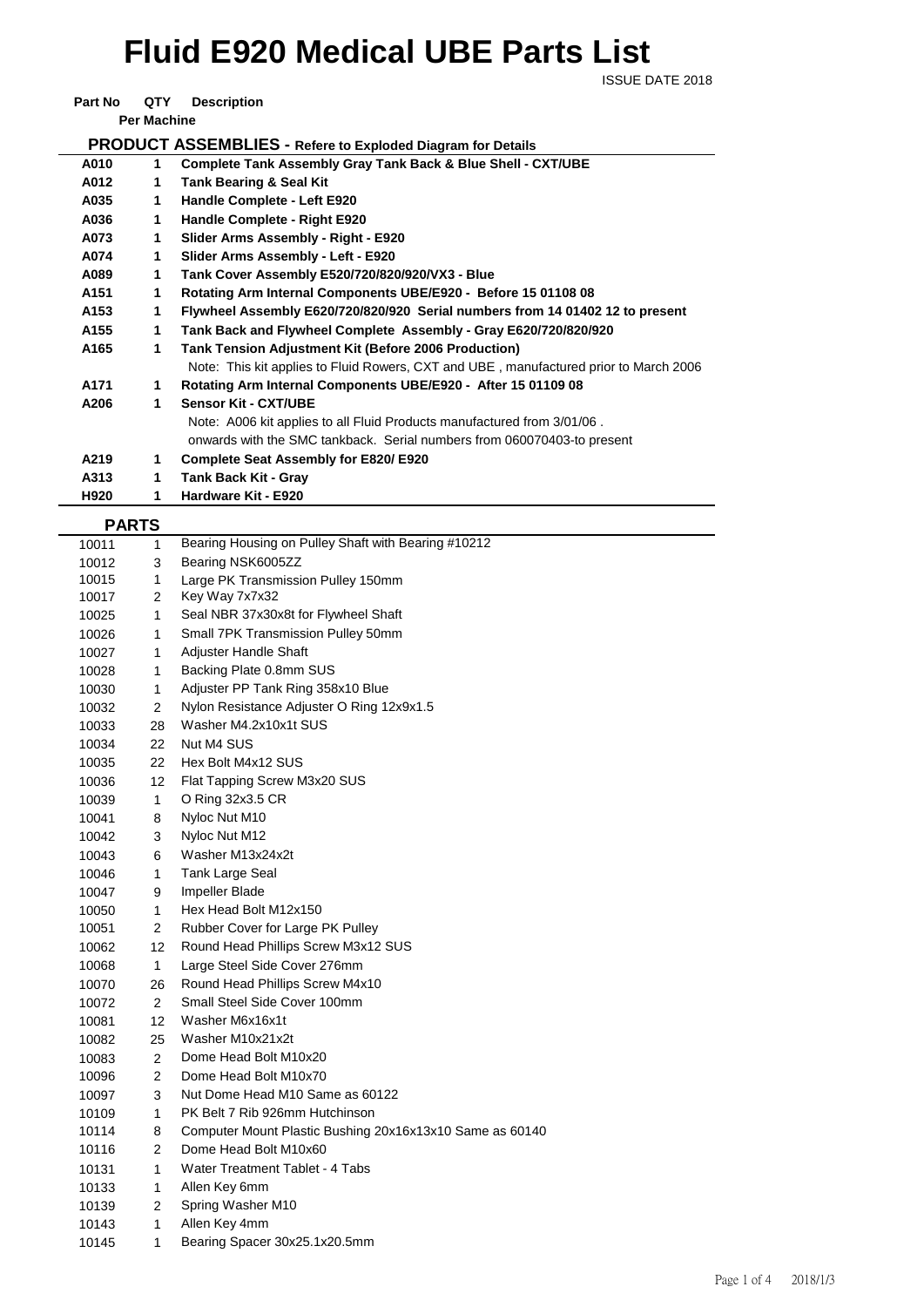| Part No        | QTY                 | <b>Description</b>                                                                   |
|----------------|---------------------|--------------------------------------------------------------------------------------|
|                | <b>Per Machine</b>  |                                                                                      |
| 10146          | $\mathbf{1}$        | Ball Bearing NSK6006ZZ                                                               |
| 10156          | 1                   | Sensor Bracket                                                                       |
| 10158          | 1                   | Magnetic Ring & 6xRare Earth Magnet 4mm #10057                                       |
| 10162          | 2                   | Grub Screw M8x10                                                                     |
| 10171          | 2                   | Dome Head Bolt M6x8                                                                  |
| 10184          | 1                   | Adjuster Handle & PU Cover P/N #10193                                                |
| 10186          | 1                   | C Clip RTW - 48                                                                      |
| 10189          | 1                   | <b>Tank Tension Adjustment Bushing</b>                                               |
| 10190          | 6                   | Washer M8x26x2t                                                                      |
| 10191          | 1                   | Hex Head Bolt M8x120                                                                 |
| 10207          | 1                   | Wing Plug Yellow with Flat O-ring #13039 - Mickey Mouse                              |
| 11066          | 3                   | End Cap 100x100mm                                                                    |
| 11072          | 1                   | Sensor 100mm                                                                         |
| 12300          | 1                   | Tank Back - Gray                                                                     |
| 13039          | 1                   | Flat O Ring 33XØ4                                                                    |
| 13044          | 1                   | Tank Outer Cover Ring - Blue                                                         |
| 13045          | 1                   | PC Tank Cover & Level Decal 20R #10059 & Triangle plate #13046 & Bolts #65992 - Blue |
| 13112          | 1                   | Metal Computer Stalk - 620/720/820/920                                               |
| 13933          | 1                   | IPM Button Face                                                                      |
| 20009          | 4                   | Hex Head Bolt M10x100                                                                |
| 20020          | 8                   | Dome Head Bolt M10x35                                                                |
| 20036          | 1                   | Small Warning Decal                                                                  |
| 20115          | 1                   | Seat LS-622                                                                          |
| 20117          | 1                   | Seat Back LS-622                                                                     |
| 20138          | 4                   | Bearing NSK6201ZZ                                                                    |
| 20142          | 2                   | Plastic Washer 32x8.2x12t                                                            |
| 20143          | $\overline{2}$      | Handle Grip for Pedal                                                                |
| 20150          | 2                   | Dome Head Bolt M10x15                                                                |
| 20183          | 1<br>$\overline{c}$ | Adjuster Cover 100x100x3                                                             |
| 20184          | $\mathbf{2}$        | Square Adjuster Nut<br>Dome Head Bolt M6x100                                         |
| 20185          |                     | Dome Head Bolt M6x10                                                                 |
| 20188          | 2                   | <b>Handle Guard</b>                                                                  |
| 20692          | 2<br>$\mathbf{2}$   | Handle Bar                                                                           |
| 20693<br>20850 | 1                   | <b>Tension Adjustment</b>                                                            |
| 21002          | 1                   | Axle & Cog - E920/UBE for CHC-25                                                     |
| 21012          | 2                   | Slider                                                                               |
| 21013          | 1                   | Slider Arm - Right E920 (manufactured AFTER April 2012)                              |
| 21014          | 1                   | Slider Arm - Left E920 (manufactured AFTER April 2012)                               |
| 21015          | $\overline{2}$      | Bolt 10mmx31xM6x15                                                                   |
| 21016          | 1                   | Decal - Angle In Handle - Left                                                       |
| 21017          | 1                   | Decal - Angle In Handle - Right                                                      |
| 21043          | 1                   | Model Decal - E920                                                                   |
| 22002          | 1                   | Axle & Cog E920/UBE for CHC-35                                                       |
| 22157          | 1                   | Shaft and Sprocket 820/920 for CHC-35                                                |
| 22801          | $\mathbf{2}$        | L Bracket for UBE Seat Base                                                          |
| 22802          | $\overline{7}$      | Counter Sunk Bolt M5x10 SUS                                                          |
| 22803          | 8                   | Dome Head Bolt M6x20 SUS                                                             |
| 22804          | 20                  | Dome Head Bolt M8x20                                                                 |
| 22805          | $\overline{2}$      | Hex Bolt M8x20                                                                       |
| 22807          | 8                   | Dome Head Bolt M8x25                                                                 |
| 22808          | 2                   | Hex Head Bolt M8x30 SUS                                                              |
| 22809          | 4                   | Dome Head Bolt M8x40                                                                 |
| 22811          | 8                   | Dome Head Bolt M8x45                                                                 |
| 22813          | 1                   | Hex Head Bolt M8x90 SUS                                                              |
| 22814          | 3                   | Dome Head Bolt M10x20 SUS                                                            |
| 22815          | $\mathbf{1}$        | T Track                                                                              |
| 22821          | 12                  | PU Wheel for Seat                                                                    |
| 22822          | 1                   | Bracket for Seat Base Pop Pin                                                        |
| 22823          | 1                   | <b>Locking Plate</b>                                                                 |
| 22826          | 1                   | Bushing 12.7x8.1x69                                                                  |
| 22827          | 8                   | Bushing 12.7x8.1x7                                                                   |
| 22828          | 4                   | Bushing 12.7x8.1x10                                                                  |
| 22831          | 1                   | Handle Grip 25x250 UBE                                                               |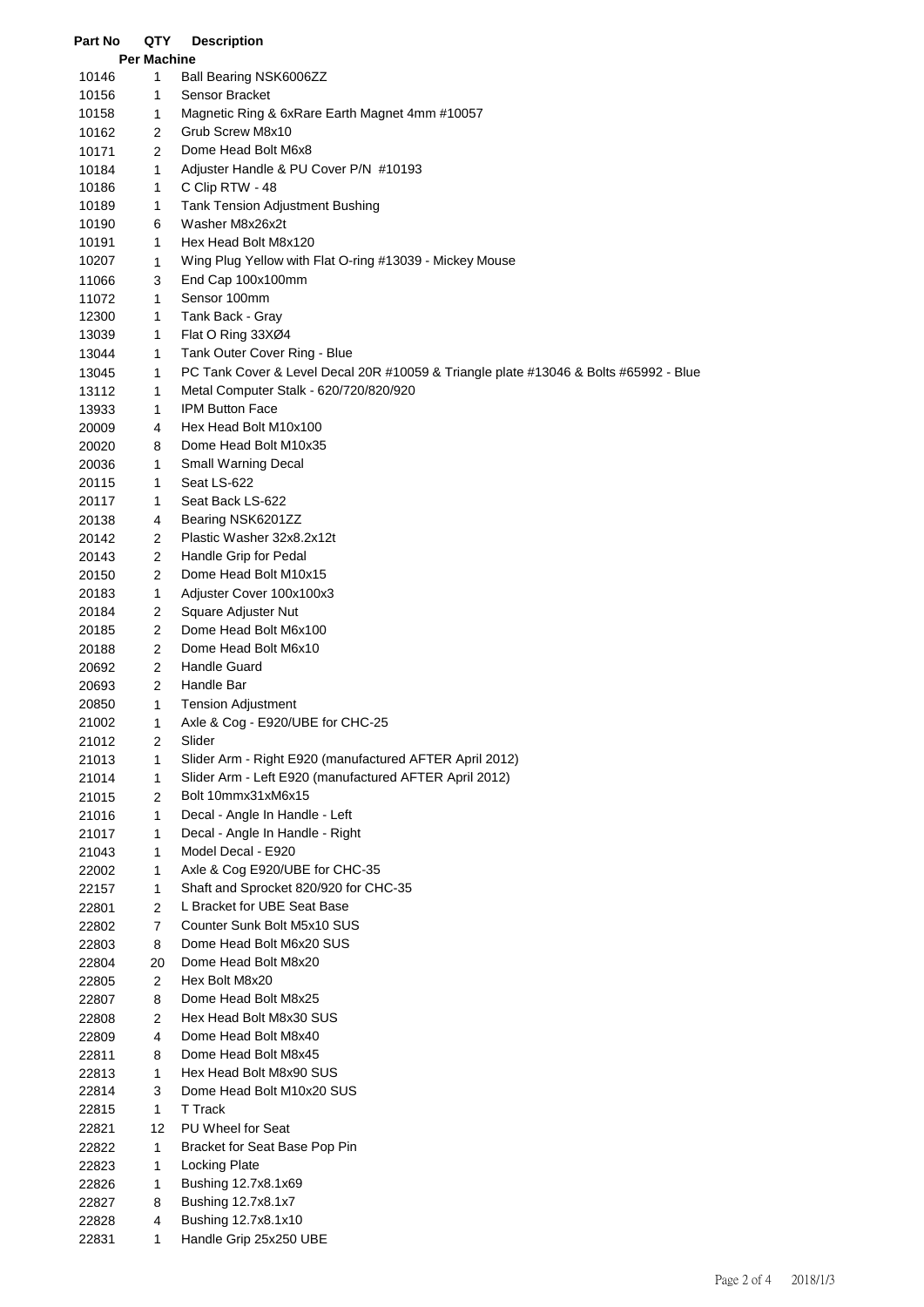| Part No | QTY                | <b>Description</b>                                                     |
|---------|--------------------|------------------------------------------------------------------------|
|         | <b>Per Machine</b> |                                                                        |
| 22837   | 1                  | Positioning Pin                                                        |
| 22838   | 6                  | Spacer - Rubber                                                        |
| 22839   | 1.                 | Spring 26x20x3.5                                                       |
| 22842   | 1.                 | U Bracket                                                              |
| 22843   | 1.                 | End Cap 30x60                                                          |
| 22844   | 2                  | End Cap 34x34                                                          |
| 22845   | 2                  | Non-Skid for Ramps - E920                                              |
| 22846   | 2                  | Non-Skid for Footplate - E920                                          |
| 22847   | $\overline{2}$     | Non-Skid for Foot Rest - E920                                          |
|         | $\overline{2}$     |                                                                        |
| 22848   |                    | Ramp - E920                                                            |
| 22849   | 1                  | Footplate - Left - E920                                                |
| 22850   | 1                  | Footplate - Right - E920                                               |
| 22851   | $\overline{2}$     | Side Cover - Yellow E920 Baseplate                                     |
| 22852   | 4                  | Hex Head Bolt M5x10 - B                                                |
| 22853   | 1                  | Decal - Seat Stop - UBE                                                |
| 23008   | 1                  | End Cap 75x75 Rubber                                                   |
| 23052   | 2                  | Side Bearing Cover E920                                                |
| 23101   | 1                  | Main Frame - UBE                                                       |
| 23139   | 1                  | Handle Shaft with Bolt-Left                                            |
| 23144   | 5                  | Handle Lock Knob M10x32 - Yellow                                       |
| 23149   | 1                  | Handle Shaft with Bolt-Right                                           |
| 23157   | 1                  | Shaft and Sprocket 820/920 for CHC-25                                  |
| 23172   | $\overline{2}$     | Plastic Washer M10x21x3                                                |
| 23291   | 1                  | Control Arm - UBE                                                      |
| 23817   | 1                  | Handle Shaft for Seat Lifting Pin                                      |
| 23818   | 1                  | Handle for Seat                                                        |
| 23819   | 1                  | Bracket for Lifting Pin                                                |
| 23841   | 1                  | Tension Cable 1.5x330 for Lifting Pin                                  |
|         | 2                  | Aluminum Block Bearing Housing Including Ball Bearing NSK6006ZZ #10146 |
| 23901   |                    | Lower Main Frame - UBE                                                 |
| 23902   | 1                  |                                                                        |
| 23903   | 1                  | IPM with USB with HR Built-In                                          |
| 23920   | 1                  | Control Arm Bushing - Inner 71.7x60.2x20                               |
| 23921   | 1                  | Control Arm Spacer 150x5.0                                             |
| 23922   | 1                  | Control Arm Locking Collar 820/920                                     |
| 23923   | 3                  | Grub Screw M6x8                                                        |
| 23924   | 2                  | Grub Screw M6x10                                                       |
| 23950   | 1                  | Control Arm Bushing - Outer 71.9x60.2x20                               |
| 24005   | $\overline{2}$     | Washer M11x22x1t SUS                                                   |
| 24501   | 1                  | Seat Frame for UBE                                                     |
| 30012   | 1                  | Chain 178 for CHC-25                                                   |
| 33012   | 1                  | Chain 118 for CHC-35                                                   |
| 33913   | 1                  | Plastic Spacer 10x25x4T                                                |
| 33928   | 1                  | Internal Tube End Cap                                                  |
| 33931   | 1                  | <b>Telescoping Tube Plastic Sleeve</b>                                 |
| 33933   | 1                  | <b>Hydraulic Shock</b>                                                 |
| 33935   | 1                  | Telescoping Tube (Internal Scribed)                                    |
| 33937   | 1                  | Flange Nut M25                                                         |
| 33938   | 1                  | <b>Copper Locating Bushing</b>                                         |
| 33941   | 1                  | <b>Telescoping Tube External</b>                                       |
| 33943   | 1                  | <b>Telescoping Bracket</b>                                             |
| 50933   | 1                  | LCD for IPM                                                            |
| 60134   | 1                  | Tank Internal Screw M5x10                                              |
|         | 1                  | Rower Handle End Inserts 28.6mm                                        |
| 60144   |                    |                                                                        |
| 60145   | $\overline{2}$     | Frame Plug 38.1mm                                                      |
| 60147   | 1                  | O Ring 9.5x6.5x1.5                                                     |
| 60708   | 23                 | Washer M8x19x1.6                                                       |
| 60709   | 22                 | Nyloc Nut M8                                                           |
| 60808   | 4                  | Dome Head Bolt M8x15                                                   |
| 65992   | 4                  | Flat Tapping Screw M3x12 - SUS                                         |
| 66991   | 1                  | Handle Cap                                                             |
| 70321   | 1                  | Tank Plug Black with O-ring #10039 (Decal - Do Not Remove)             |
| 71022   | 1                  | Computer Wiring 800mm                                                  |
| 71024   | 2                  | Hex Head Bolt M12x35                                                   |
| 71312   | 1                  | Flywheel - CXT/UBE                                                     |